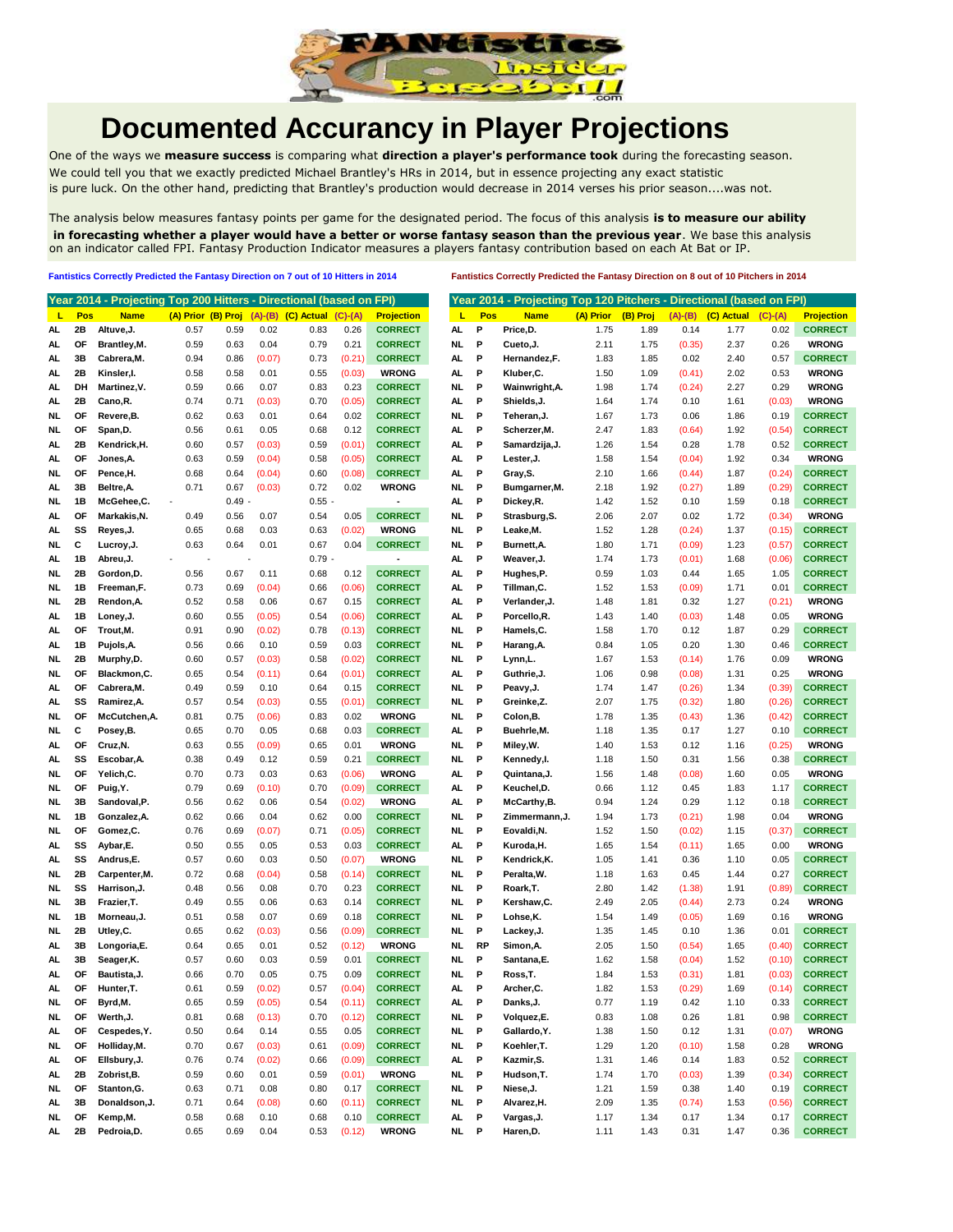| NL       | 1B | Adams, M.       | 0.63 | 0.54 | (0.08) | 0.59     | (0.04) | <b>CORRECT</b> | AL        | P  | Chen, W.                                 | 1.25                     | 1.43     | 0.18   | 1.50     | 0.25   | <b>CORRECT</b> |
|----------|----|-----------------|------|------|--------|----------|--------|----------------|-----------|----|------------------------------------------|--------------------------|----------|--------|----------|--------|----------------|
|          |    |                 |      |      |        |          |        |                |           |    |                                          |                          |          |        |          |        |                |
| NL.      | SS | Castro, S.      | 0.40 | 0.58 | 0.18   | 0.58     | 0.18   | <b>CORRECT</b> | NL        | P  | Wheeler,Z.                               | 1.60                     | 1.67     | 0.07   | 1.61     | 0.01   | <b>CORRECT</b> |
| AL       | ΟF | Jackson, A.     | 0.58 | 0.66 | 0.08   | 0.50     | (0.08) | <b>WRONG</b>   | AL.       | P  | Hutchison,D.                             |                          | $1.47 -$ |        | $1.43 -$ |        |                |
| NL       | ΟF | Upton, J.       | 0.63 | 0.69 | 0.05   | 0.64     | 0.01   | <b>CORRECT</b> | NL.       | Р  | Vogelsong, R.                            | 0.65                     | 1.24     | 0.59   | 1.40     | 0.75   | <b>CORRECT</b> |
| NL       | 3B | Johnson,C.      | 0.65 | 0.56 | (0.09) | 0.45     | (0.20) | <b>CORRECT</b> | NL.       | P  | de la Rosa,J.                            | 1.58                     | 1.27     | (0.31) | 1.67     | 0.10   | <b>WRONG</b>   |
|          |    |                 |      |      |        |          |        |                |           |    |                                          |                          |          |        |          |        |                |
| NL       | ΟF | Ozuna, M.       | 0.50 | 0.55 | 0.05   | 0.57     | 0.07   | <b>CORRECT</b> | <b>NL</b> | P  | Miller, S.                               | 1.72                     | 1.69     | (0.03) | 1.57     | (0.15) | <b>CORRECT</b> |
| NL       | ΟF | Heyward, J.     | 0.55 | 0.67 | 0.11   | 0.58     | 0.03   | <b>CORRECT</b> | AL        | P  | Ventura, Y.                              |                          | $1.66 -$ |        | 1.66     |        |                |
| AL.      | 3B | Prado, M.       | 0.55 | 0.64 | 0.09   | 0.53     | (0.02) | <b>WRONG</b>   | NL        | P  | Cosart, J.                               | 1.85                     | 1.51     | (0.34) | 1.58     | (0.27) | <b>CORRECT</b> |
|          | SS | Desmond,I.      | 0.63 |      |        |          |        | <b>CORRECT</b> | AL        | Р  |                                          | 1.69                     |          |        |          |        | <b>CORRECT</b> |
| NL       |    |                 |      | 0.62 | (0.01) | 0.58     | (0.05) |                |           |    | Feldman,S.                               |                          | 1.35     | (0.34) | 1.33     | (0.36) |                |
| NL       | 1B | Rizzo,A.        | 0.51 | 0.64 | 0.13   | 0.72     | 0.21   | <b>CORRECT</b> | AL        | P  | Gibson,K.                                | 0.20                     | 0.93     | 0.74   | 1.53     | 1.33   | <b>CORRECT</b> |
| AL       | ΟF | Gordon, A.      | 0.55 | 0.60 | 0.04   | 0.61     | 0.05   | <b>CORRECT</b> | NL.       | RP | Collmenter, J.                           | 1.82                     | 1.77     | (0.05) | 1.74     | (0.08) | <b>CORRECT</b> |
| AL       | с  | Perez, S.       | 0.55 | 0.61 | 0.06   | 0.47     | (0.09) | <b>WRONG</b>   | AL        | Р  | lwakuma,H.                               | 2.05                     | 1.66     | (0.40) | 1.82     | (0.24) | <b>CORRECT</b> |
| AL.      | SS | Jeter, D.       | 0.29 | 0.57 | 0.28   | 0.43     | 0.14   | <b>CORRECT</b> | AL        | P  | Hammel, J.                               | 0.88                     | 1.32     | 0.44   | 1.66     | 0.78   | <b>CORRECT</b> |
|          |    |                 |      |      |        |          |        |                |           |    |                                          |                          |          |        |          |        |                |
| AL       | 1B | Butler, B.      | 0.61 | 0.65 | 0.04   | 0.49     | (0.12) | <b>WRONG</b>   | NL        | P  | Stults,E.                                | 1.32                     | 1.30     | (0.02) | 0.85     | (0.47) | <b>CORRECT</b> |
| NL.      | SS | Hechavarria, A. | 0.33 | 0.40 | 0.07   | 0.48     | 0.14   | <b>CORRECT</b> | AL        | P  | Wilson,C.                                | 1.67                     | 1.63     | (0.04) | 1.37     | (0.30) | <b>CORRECT</b> |
| NL       | SS | Peralta, J.     | 0.64 | 0.54 | (0.10) | 0.58     | (0.07) | <b>CORRECT</b> | AL.       | P  | Sale,C.                                  | 1.79                     | 1.85     | 0.07   | 2.34     | 0.55   | <b>CORRECT</b> |
|          | OF |                 | 0.47 |      | 0.14   |          |        | <b>CORRECT</b> | NL        | P  |                                          | 1.83                     |          |        |          |        | <b>CORRECT</b> |
| AL       |    | Eaton, A.       |      | 0.62 |        | 0.63     | 0.16   |                |           |    | Wood,T.                                  |                          | 1.55     | (0.28) | 0.88     | (0.95) |                |
| AL       | OF | Martin, L.      | 0.60 | 0.68 | 0.08   | 0.57     | (0.02) | <b>WRONG</b>   | AL.       | RP | Noesi, H.                                | $-0.22 -$                |          |        | 1.01     | 1.23   |                |
| AL.      | 2B | Dozier, B.      | 0.53 | 0.54 | 0.01   | 0.59     | 0.06   | <b>CORRECT</b> | NL        | P  | Wood, A.                                 | 1.62                     | 1.62     | (0.00) | 1.76     | 0.14   | <b>WRONG</b>   |
| NL       | 3B | Wright, D.      | 0.78 | 0.73 | (0.05) | 0.51     | (0.27) | <b>CORRECT</b> | AL        | Р  | Lewis, C.                                |                          | $1.13 -$ |        | $0.61 -$ |        |                |
|          |    |                 |      |      |        |          |        |                |           |    |                                          |                          |          |        |          |        | <b>CORRECT</b> |
| AL.      | OF | Gardner, B.     | 0.62 | 0.61 | (0.01) | 0.59     | (0.03) | <b>CORRECT</b> | AL        | P  | Buchholz,C.                              | 2.63                     | 1.85     | (0.78) | 1.16     | (1.47) |                |
| NL       | OF | Marte, S.       | 0.68 | 0.65 | (0.03) | 0.68     | 0.00   | <b>WRONG</b>   | AL        | P  | Richards, G.                             | 1.32                     | 1.20     | (0.12) | 2.43     | 1.11   | <b>WRONG</b>   |
| AL.      | OF | Cain,L.         | 0.48 | 0.55 | 0.07   | 0.67     | 0.19   | <b>CORRECT</b> | AL        | P  | Odorizzi, J.                             | 1.47                     | 1.26     | (0.21) | 1.43     | (0.03) | <b>CORRECT</b> |
| AL       | SS | Hardy,J.        | 0.53 | 0.55 | 0.02   | 0.47     | (0.06) | <b>WRONG</b>   | AL        | Р  | Cobb, A.                                 | 1.99                     | 1.76     | (0.22) | 1.92     | (0.07) | <b>CORRECT</b> |
| NL       | OF |                 | 1.98 | 0.74 |        |          |        | <b>CORRECT</b> | AL        | P  |                                          | 1.02                     | 1.36     | 0.33   | 1.71     | 0.69   | <b>CORRECT</b> |
|          |    | Hamilton,B.     |      |      | (1.24) | 0.57     | (1.40) |                |           |    | Norris,B.                                |                          |          |        |          |        |                |
| NL       | 3B | Ramirez, A.     | 0.63 | 0.68 | 0.05   | 0.55     | (0.08) | <b>WRONG</b>   | <b>AL</b> | P  | Young,C.                                 |                          | $1.39 -$ |        | 1.55     |        |                |
| NL       | OF | Braun, R.       | 0.70 | 0.75 | 0.04   | 0.59     | (0.11) | <b>WRONG</b>   | NL        | P  | Hernandez, R.                            | 0.93                     | 1.32     | 0.38   | 1.29     | 0.35   | <b>CORRECT</b> |
| AL       | OF | Martinez, J.    | 0.43 | 0.40 | (0.03) | 0.75     | 0.33   | <b>WRONG</b>   | NL.       | P  | Fister, D.                               | 1.40                     | 1.61     | 0.20   | 1.88     | 0.47   | <b>CORRECT</b> |
| AL       | OF | Aoki, N.        | 0.58 | 0.63 | 0.05   | 0.56     | (0.01) | <b>WRONG</b>   | AL        | P  | Elias, R.                                |                          |          |        | 1.47     |        |                |
|          |    |                 |      |      |        |          |        |                |           |    |                                          |                          |          |        |          |        |                |
| NL       | OF | Parra, G.       | 0.53 | 0.54 | 0.01   | 0.47     | (0.05) | <b>WRONG</b>   | NL        | P  | Garza,M.                                 | 1.51                     | 1.54     | 0.03   | 1.78     | 0.28   | <b>CORRECT</b> |
| AL       | 3B | Castellanos, N. | 0.33 | 0.57 | 0.24   | 0.48     | 0.15   | <b>CORRECT</b> | NL        | P  | Liriano, F.                              | 2.01                     | 1.72     | (0.29) | 1.70     | (0.31) | <b>CORRECT</b> |
| AL       | OF | Rios, A.        | 0.66 | 0.69 | 0.03   | 0.55     | (0.11) | <b>WRONG</b>   | NL        | P  | Nuno, V.                                 | 1.75                     | 1.40     | (0.35) | 1.14     | (0.61) | <b>CORRECT</b> |
|          | 2B | Walker, N.      | 0.50 |      |        | 0.58     |        |                |           | Р  |                                          |                          |          |        |          |        | <b>CORRECT</b> |
| NL       |    |                 |      | 0.57 | 0.07   |          | 0.08   | <b>CORRECT</b> | AL        |    | Gonzalez, M.                             | 1.53                     | 1.42     | (0.11) | 1.29     | (0.24) |                |
| AL       | 1B | Hosmer,E.       | 0.65 | 0.65 | 0.00   | 0.52     | (0.12) | <b>WRONG</b>   | AL        | Р  | Nolasco, R.                              | 1.64                     | 1.40     | (0.24) | 0.54     | (1.10) | <b>CORRECT</b> |
| NL       | OF | Dickerson, C.   | 0.56 | 0.64 | 0.07   | 0.78     | 0.21   | <b>CORRECT</b> | <b>NL</b> | P  | Gonzalez, G.                             | 1.75                     | 1.85     | 0.10   | 1.85     | 0.10   | <b>CORRECT</b> |
| AL.      | с  | Gomes, Y.       | 0.63 | 0.56 | (0.08) | 0.57     | (0.06) | <b>CORRECT</b> | AL        | P  | Happ,J.                                  | 1.17                     | 1.32     | 0.15   | 1.23     | 0.06   | <b>CORRECT</b> |
| AL       | DH | Ortiz, D.       | 0.80 | 0.74 | (0.06) | 0.65     | (0.15) | <b>CORRECT</b> | <b>NL</b> | P  | Morton, C.                               | 1.68                     | 1.26     | (0.42) | 1.58     | (0.10) | <b>CORRECT</b> |
|          |    |                 |      |      |        |          |        |                |           |    |                                          |                          |          |        |          |        |                |
| AL       | 3B | Plouffe,T.      | 0.49 | 0.48 | (0.00) | 0.54     | 0.05   | <b>WRONG</b>   | <b>NL</b> | P  | Arrieta,J.                               | 1.51                     | 1.38     | (0.13) | 2.42     | 0.90   | <b>WRONG</b>   |
| AL       | OF | Calhoun,K.      | 0.63 | 0.70 | 0.07   | 0.58     |        | <b>WRONG</b>   | NL        | P  |                                          | 1.41                     | 1.50     | 0.09   | 1.33     | (0.08) | <b>WRONG</b>   |
|          |    |                 |      |      |        |          | (0.05) |                |           |    | Lincecum,T.                              |                          |          |        |          |        |                |
|          |    |                 |      |      |        |          |        |                |           |    |                                          |                          |          |        |          |        |                |
| AL       | С  | Navarro, D.     | 0.67 | 0.57 | (0.10) | 0.53     | (0.14) | <b>CORRECT</b> | AL        | P  | McHugh,C.                                | $-1.17 -$                |          |        | 2.13     | 3.30   |                |
| AL       | 3B | Chisenhall,L.   | 0.43 | 0.52 | 0.09   | 0.57     | 0.14   | <b>CORRECT</b> | <b>NL</b> | P  | Correia, K.                              | 0.89                     | 1.15     | 0.26   | 0.57     | (0.32) | <b>WRONG</b>   |
| NL       | SS | Cabrera, A.     | 0.48 | 0.57 | 0.09   | 0.49     | 0.01   | <b>CORRECT</b> | AL        | Р  | Smyly,D.                                 | 2.31                     | 1.47     | (0.83) | 1.63     | (0.68) | <b>CORRECT</b> |
| AL       | 2B | Infante, O.     | 0.63 | 0.53 | (0.11) | 0.44     | (0.20) | <b>CORRECT</b> | <b>AL</b> | P  | Bauer, T.                                | 0.65                     | 1.24     | 0.59   | 1.25     | 0.60   | <b>CORRECT</b> |
|          |    |                 |      |      |        |          |        |                |           |    |                                          |                          |          |        |          |        |                |
| NL       | SS | Simmons, A.     | 0.48 | 0.55 | 0.08   | 0.39     | (0.08) | <b>WRONG</b>   | NL        | P  | Ryu,H.                                   | 1.73                     | 1.74     | 0.01   | 1.79     | 0.06   | <b>CORRECT</b> |
| NL.      | 2B | LeMahieu,D.     | 0.54 | 0.59 | 0.05   | 0.47     | (0.07) | <b>WRONG</b>   | NL        | P  | Estrada, M.                              | 1.77                     | 1.60     | (0.17) | 1.38     | (0.39) | <b>CORRECT</b> |
| NL       | SS | Rollins, J.     | 0.51 | 0.56 | 0.05   | 0.58     | 0.07   | <b>CORRECT</b> | AL        | Р  | Duffy,D.                                 | 2.22                     | 1.31     | (0.91) | 1.95     | (0.27) | <b>CORRECT</b> |
| AL.      | 3B | Gillaspie,C.    | 0.47 | 0.50 | 0.03   | 0.55     | 0.08   | <b>CORRECT</b> | AL.       | P  | Chavez, J.                               | 1.74                     | 1.61     | (0.13) | 1.38     | (0.35) | <b>CORRECT</b> |
|          | С  |                 | 0.40 | 0.43 | 0.03   | 0.53     | 0.13   | <b>CORRECT</b> | NL        | Р  | Bailey, H.                               | 1.77                     |          |        |          |        |                |
| AL<br>ΝI |    | Suzuki, K.      |      |      |        |          |        |                |           |    |                                          |                          | 1.67     | (0.10) | 1.64     | (0.13) | <b>CORRECT</b> |
|          | OF | Duda,L.         | 0.52 | 0.57 | 0.05   | 0.61     | 0.09   | <b>CORRECT</b> | ΝL        | Ρ  | Minor, M.                                | 1.85                     | 1.72     | (0.13) | 0.78     | (1.06) | <b>CORRECT</b> |
| AL.      | OF | Davis,R.        | 0.70 | 0.68 | (0.02) | 0.64     | (0.06) | <b>CORRECT</b> | AL        | P  | Darvish, Y.                              | 2.10                     | 1.99     | (0.12) | 1.68     | (0.42) | <b>CORRECT</b> |
| AL.      | SS | Bogaerts, X.    | 0.54 | 0.62 | 0.08   | 0.42     | (0.12) | <b>WRONG</b>   | AL        | Ρ  | Oberholtzer, B.                          | 1.68                     | 1.06     | (0.63) | 0.93     | (0.75) | <b>CORRECT</b> |
| NL.      | SS | Mercer, J.      | 0.57 | 0.54 | (0.03) | 0.48     | (0.10) | <b>CORRECT</b> | NL        | P  | Morales,F.                               | 1.30                     | 1.57     | 0.27   | 0.56     | (0.75) | <b>WRONG</b>   |
|          |    |                 |      |      |        |          |        |                |           |    |                                          |                          |          |        |          |        |                |
| AL.      | SS | Santana, D.     |      |      |        | $0.73 -$ |        |                | <b>NL</b> | P  | Jackson,E.                               | 0.91                     | 1.25     | 0.34   | 0.49     | (0.42) | <b>WRONG</b>   |
| NL.      | 2B | Gennett, S.     | 0.70 | 0.54 | (0.16) | 0.59     | (0.11) | <b>CORRECT</b> | AL.       | P  | Martinez, N.<br>$\blacksquare$           | $\overline{\phantom{a}}$ |          |        | $0.90 -$ |        |                |
| NL       | OF | Granderson, C.  | 0.55 | 0.58 | 0.02   | 0.51     | (0.05) | <b>WRONG</b>   | <b>NL</b> | P  | Degrom, J.                               | ÷,                       |          |        | $2.02 -$ |        |                |
| AL.      | 1B | Encarnacion, E. | 0.72 | 0.73 | 0.01   | 0.70     | (0.03) | <b>WRONG</b>   | <b>NL</b> | P  | Cole, G.                                 | 1.78                     | 1.82     | 0.04   | 1.80     | 0.02   | <b>CORRECT</b> |
| NL       | 1B | LaRoche, A.     | 0.53 | 0.58 | 0.06   | 0.63     | 0.10   | <b>CORRECT</b> | <b>NL</b> | P  | Gee,D.                                   | 1.30                     | 1.32     | 0.01   | 1.46     | 0.16   | <b>CORRECT</b> |
|          |    |                 |      |      |        |          |        |                |           |    | $\blacksquare$                           |                          |          |        |          |        |                |
| NL       | SS | Ramirez, H.     | 0.90 | 0.68 | (0.22) | 0.67     | (0.24) | <b>CORRECT</b> | AL.       | P  | Tanaka, M.                               |                          | $1.85 -$ |        | $1.94 -$ |        |                |
| NL.      | 1B | Howard, R.      | 0.57 | 0.57 | 0.00   | 0.45     | (0.12) | <b>WRONG</b>   | AL.       | P  | Shoemaker, M. -                          |                          | $1.26 -$ |        | $2.04 -$ |        |                |
| AL.      | с  | Mauer, J.       | 0.72 | 0.70 | (0.02) | 0.56     | (0.16) | <b>CORRECT</b> | AL.       | P  | Carrasco, C.                             | 0.24                     | 1.10     | 0.86   | 2.23     | 1.99   | <b>CORRECT</b> |
| AL.      | 2B | Holt, B.        | 0.32 | 0.58 | 0.26   | 0.56     | 0.24   | <b>CORRECT</b> | AL.       | P  | Peacock, B.                              | 1.14                     | 1.44     | 0.30   | 0.82     | (0.32) | <b>WRONG</b>   |
|          |    |                 |      |      |        |          |        |                |           |    |                                          |                          |          |        |          |        |                |
| AL.      | SS | Lowrie, J.      | 0.60 | 0.53 | (0.07) | 0.46     | (0.14) | <b>CORRECT</b> | <b>NL</b> | P  | Locke,J.                                 | 1.66                     | 1.46     | (0.20) | 1.43     | (0.22) | <b>CORRECT</b> |
| AL.      | с  | Santana, C.     | 0.65 | 0.64 | (0.01) | 0.59     | (0.05) | <b>CORRECT</b> | AL.       | P  | Stroman, M.                              |                          |          |        | $1.87 -$ |        |                |
| NL       | SS | Segura, J.      | 0.67 | 0.63 | (0.05) | 0.43     | (0.24) | <b>CORRECT</b> | AL        | P  | Carroll, S.                              |                          |          |        | $0.84 -$ |        |                |
| NL       | 3B | Arenado, N.     | 0.50 | 0.60 | 0.10   | 0.64     | 0.14   | <b>CORRECT</b> | NL.       | P  | Masterson, J.                            | 1.95                     | 1.79     | (0.16) | 0.90     | (1.05) | <b>CORRECT</b> |
| NL       | OF | Jay,J.          | 0.53 | 0.62 | 0.09   | 0.56     | 0.03   | <b>CORRECT</b> | AL        | P  |                                          | 1.27                     | 1.51     | 0.23   | 1.30     | 0.03   | <b>CORRECT</b> |
|          |    |                 |      |      |        |          |        |                |           |    | Santiago, H.                             |                          |          |        |          |        |                |
| AL.      | 2B | Ackley, D.      | 0.45 | 0.51 | 0.06   | 0.48     | 0.03   | <b>CORRECT</b> | NL.       | P  | Lyles, J.                                | 0.82                     | 1.09     | 0.27   | 1.42     | 0.59   | <b>CORRECT</b> |
| AL.      | SS | Escobar, Y.     | 0.50 | 0.54 | 0.04   | 0.45     | (0.05) | <b>WRONG</b>   | AL.       | P  | Sanchez, A.                              | 2.01                     | 1.68     | (0.33) | 2.08     | 0.06   | <b>WRONG</b>   |
| NL       | 2B | Solarte, Y.     |      |      |        | $0.51 -$ |        | $\blacksquare$ | AL.       | P  | Tepesch, N.                              | 1.07                     | 1.20     | 0.13   | 1.09     | 0.02   | <b>CORRECT</b> |
|          |    |                 |      |      |        |          |        |                |           |    |                                          |                          |          |        |          |        |                |
| NL       | OF | Morse, M.       | 0.39 | 0.60 | 0.22   | 0.60     | 0.21   | <b>CORRECT</b> | AL.       | P  | Jimenez, U.                              | 1.61                     | 1.49     | (0.12) | 1.22     | (0.38) | <b>CORRECT</b> |
| NL       | 1B | Jones, G.       | 0.48 | 0.57 | 0.09   | 0.49     | 0.02   | <b>CORRECT</b> | <b>NL</b> | P  | Cashner, A.                              | 1.89                     | 1.79     | (0.09) | 1.80     | (0.09) | <b>CORRECT</b> |
| NL       | OF | Davis, K.       | 0.76 | 0.60 | (0.16) | 0.52     | (0.24) | <b>CORRECT</b> | AL.       | P  | Milone, T.                               | 1.29                     | 1.18     | (0.10) | 1.10     | (0.19) | <b>CORRECT</b> |
| NL       | 1B | Goldschmidt,P.  | 0.81 | 0.76 | (0.05) | 0.79     | (0.02) | <b>CORRECT</b> | <b>NL</b> | P  | Buchanan, D.<br>$\overline{\phantom{a}}$ | $\overline{\phantom{a}}$ |          |        | $1.32 -$ |        |                |
|          |    |                 |      |      |        |          |        |                |           | P  |                                          |                          |          |        |          |        |                |
| NL       | 2B | Hill,A.         | 0.63 | 0.61 | (0.02) | 0.42     | (0.21) | <b>CORRECT</b> | <b>NL</b> |    | Matzek, T.                               |                          |          |        | $1.22 -$ |        |                |
| AL.      | 3B | Dominguez, M.   | 0.44 | 0.49 | 0.05   | 0.32     | (0.12) | <b>WRONG</b>   | <b>NL</b> | P  | Beckett, J.                              | 0.37                     | 1.17     | 0.80   | 1.65     | 1.28   | <b>CORRECT</b> |
| NL.      | 2B | Phillips, B.    | 0.49 | 0.54 | 0.04   | 0.45     | (0.05) | <b>WRONG</b>   | <b>NL</b> | P  | Williams, J.                             | 1.08                     | 1.22     | 0.14   | 1.15     | 0.07   | <b>CORRECT</b> |
| AL.      | OF | Viciedo, D.     | 0.51 | 0.54 | 0.03   | 0.43     | (0.08) | <b>WRONG</b>   | <b>NL</b> | P  | Petit, Y.                                | 1.81                     | 1.46     | (0.35) | 1.89     | 0.07   | <b>WRONG</b>   |
| AL.      | 2B | Kipnis, J.      | 0.71 | 0.66 | (0.05) | 0.49     | (0.22) | <b>CORRECT</b> | NL        | P  | Anderson, C.                             |                          |          |        | $1.22 -$ |        |                |